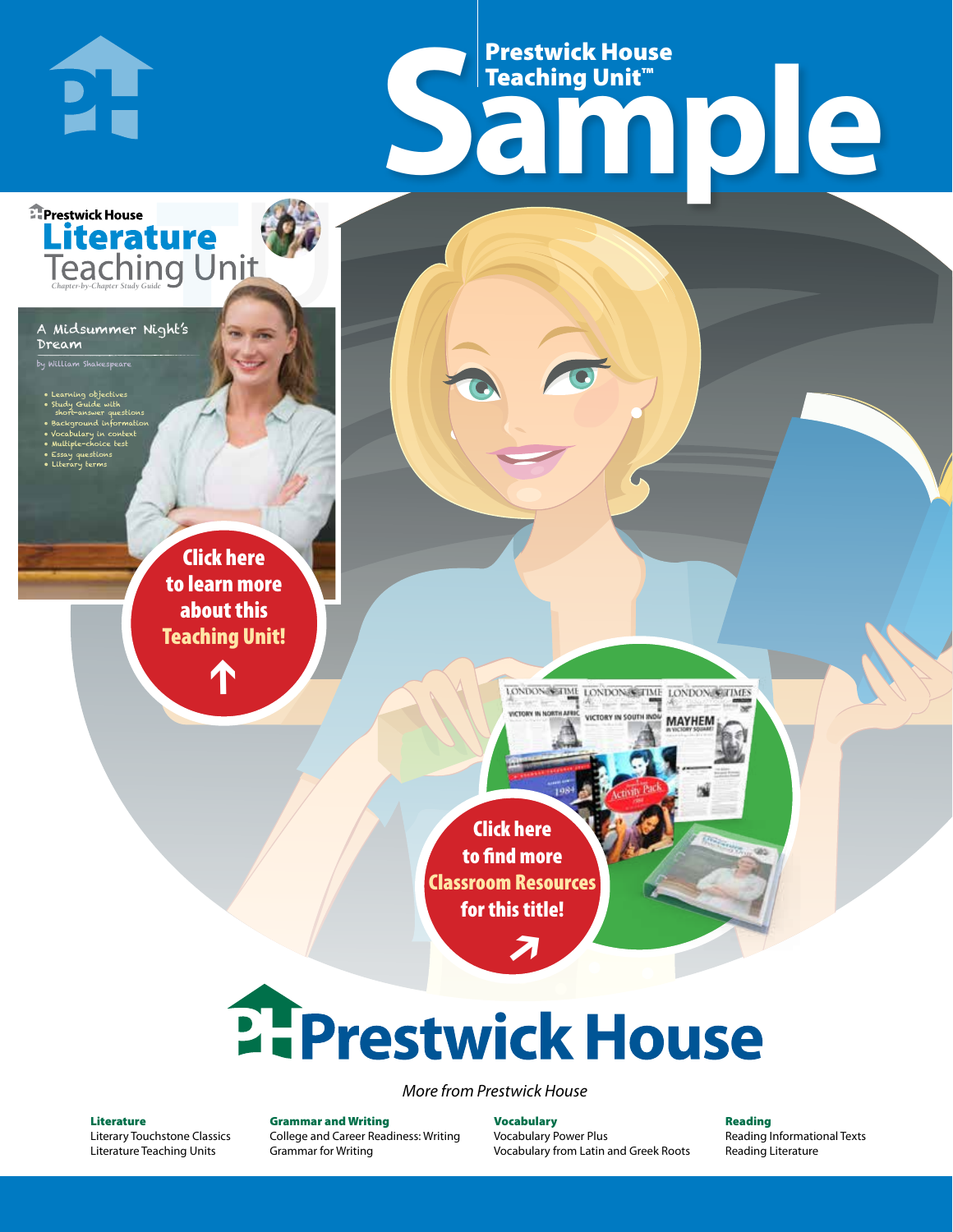

### A Midsummer Night's Dream

by William Shakespeare

- Learning objectives
- Study Guide with short-answer questions
	- Background information
	- Vocabulary in context
		- Multiple-choice test
			- Essay questions
				- Literary terms

# **Ellergetwick House**

**P.O. Box 658, Clayton, DE 19938 www.prestwickhouse.com 800.932.4593**

**ISBN: 978-1-58049-066-5**

**Copyright ©2017 by Prestwick House Inc.**

**All rights reserved. No portion may be reproduced without permission in writing from the publisher.** 

**Item No: 300691**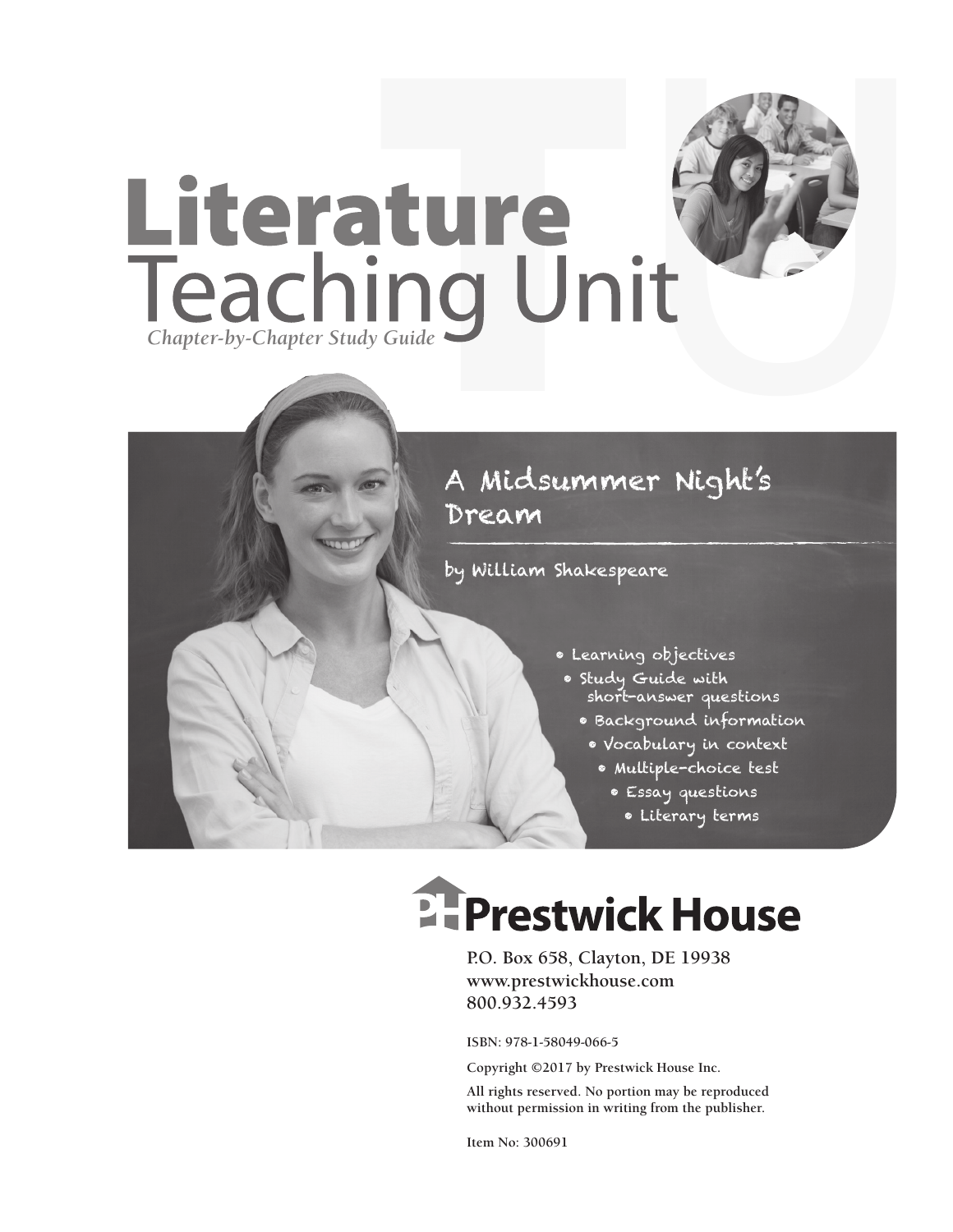### **A Midsummer Night's Dream**

### **Objectives**

*By the end of this Unit, the students will be able to:*

- 1. define, identify, and explain the various literary devices that Shakespeare utilizes in *A Midsummer Night's Dream.*
- 2. Develop a character profile for each of the following:
	- Bottom
	- Demetrius
	- Helena
	- Hermia
	- Lysander
	- Oberon
	- Puck
	- Titania.
- 3. analyze the examples of irony within the play and explain the role that irony plays in comedy.
- 4. analyze and explain Shakespeare's uses of allusion to enhance the storyline.
- 5. identify, trace, and explain the following motifs throughout the play:
	- eyes and seeing
	- moonlight
	- dreams
	- flowers.
- 6. identify the two geographical locations within the play and explain the effect each has on the various characters.
- 7. summarize the storyline for:
	- the four lovers
	- Oberon and Titania
	- the rehearsal and production of *Pyramus and Thisbe*
	- Theseus and Hippolyta.
- 8. identify which characters speak in prose, poetry, or blank verse and explain the rationale for having them do so.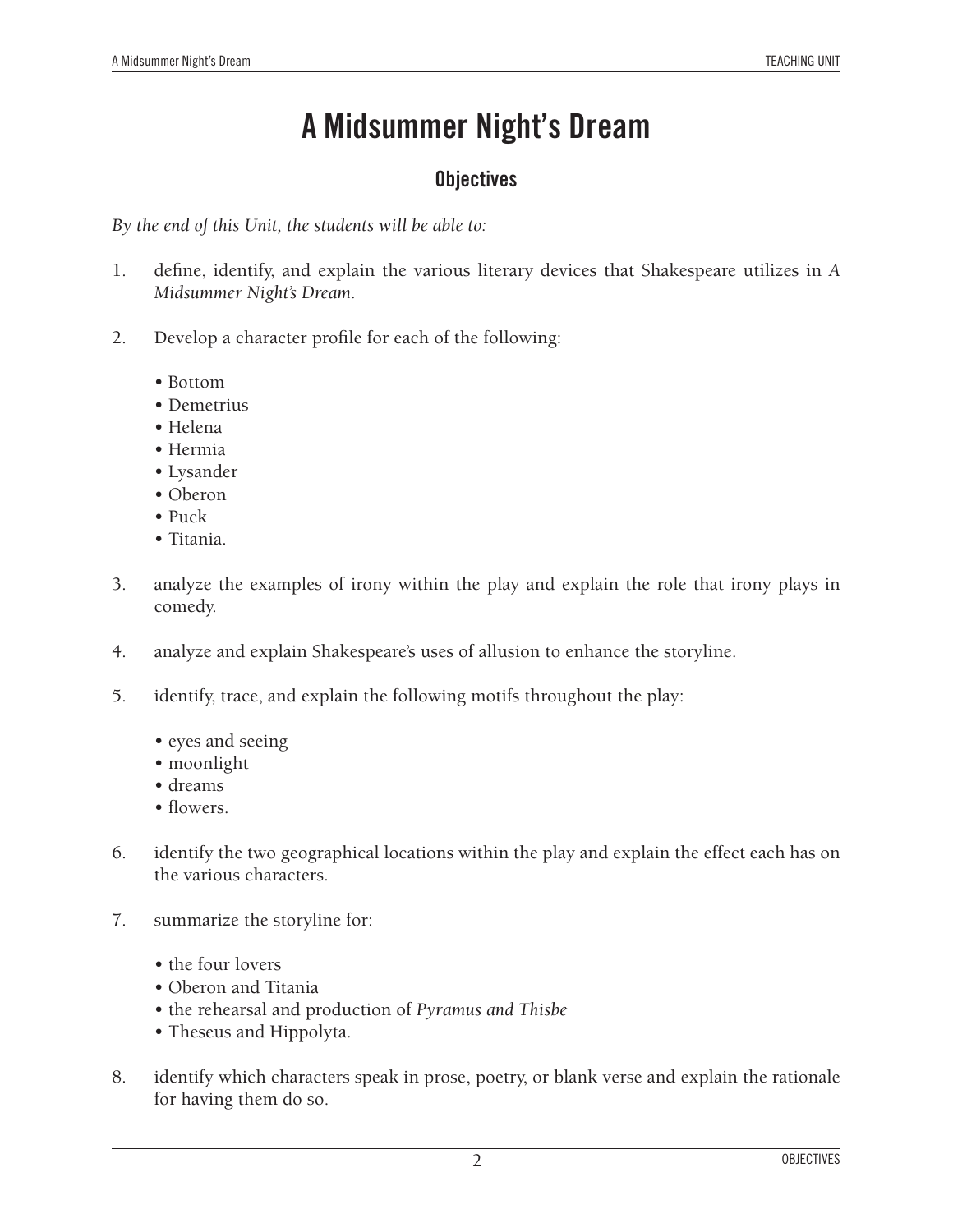### **A Midsummer Night's Dream**

### **Questions for Essay and Discussion**

- 1. Explain the significance of the play's title.
- 2. Analyze the characteristics and elements of modern day romantic comedies and soap operas. In term of these characteristics, point out instances that make *A Midsummer Night's Dream* timeless.
- 3. Compare and contrast the characterization of all the lovers. In what ways can they be viewed as universal figures?
- 4. One of the play's universal themes deals with how the various aspects of romantic love affect the characters. Analyze the different manifestations of love throughout the play. What commentaries about love does each seem to make?
- 5. Critics note that Shakespeare always embedded some stock characters and comedic elements in his plays to appeal to the masses, which were not always familiar with his rich intellectual, cultural elements. How does he do so in this play?
- 6. Find and analyze some of Shakespeare's allusions in this play. How do they enhance the characterization and storyline?
- 7. Compare and contrast the settings of Athens and the woods. In doing so, consider the effect each has on various characters.
- 8. Analyze each character's speech patterns. Which characters speak in blank verse, poetry, or prose and when? Why do you think Shakespeare makes this distinction?
- 9. Examine the compliments characters issue when their relationships are in harmony and then analyze the insults they issue when they are in discord.
- 10. Trace and analyze the motifs of eyes and sight. What role do they play in developing the themes of love and reality?
- 11. Identify and analyze Shakespeare's varied uses of irony in this play. Why is it a vital element in comedy?
- 12. Analyze the treatment of moonlight throughout the play. What role does it play in the plot?
- 13. Consider Shakespeare's use of flowers within the play. With what characters are they utilized and why? How do they function symbolically?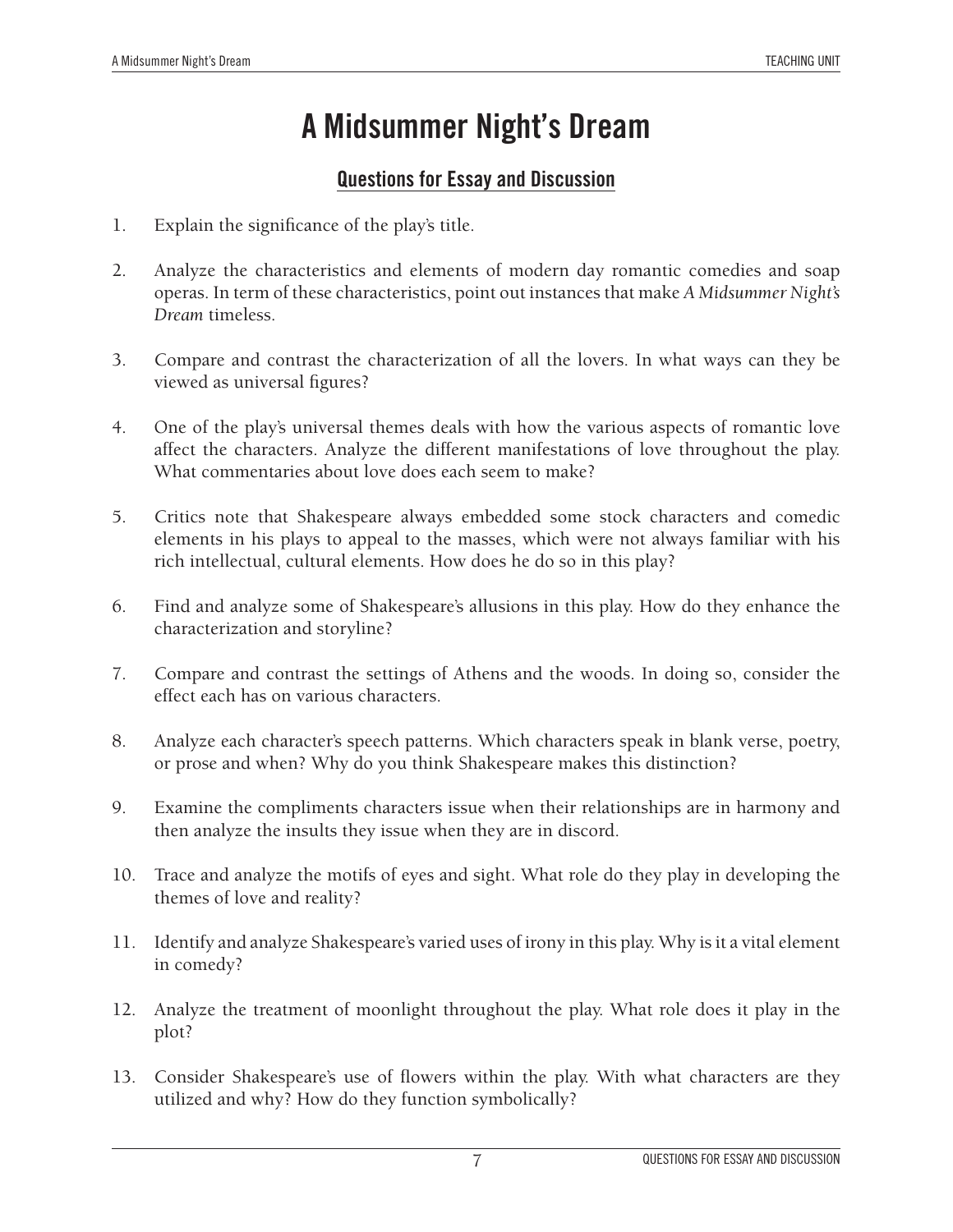1. In conversing with Hippolyta, what emotion does Theseus admit he is experiencing while awaiting their wedding?

<u> 1989 - Johann Stoff, deutscher Stoffen und der Stoffen und der Stoffen und der Stoffen und der Stoffen und de</u>

 $2.$ Hippolyta's response to Theseus is one of the first to deal with the motifs of sleeping and dreaming. What does she explain to him?

> <u> 1989 - Johann Stoff, amerikansk politiker (d. 1989)</u>

<u> 1989 - Johann Stoff, deutscher Stoff, der Stoff, der Stoff, der Stoff, der Stoff, der Stoff, der Stoff, der S</u>

3. How did Theseus and Hippolyta's relationship originate?

What command does Theseus issue to Philostrate? 4.

5. Why has Egeus come before Theseus?

6. What does Egeus request of Theseus?

<u> 1980 - Johann Barn, amerikan bernama di sebagai bernama di sebagai bernama di sebagai bernama di sebagai ber</u>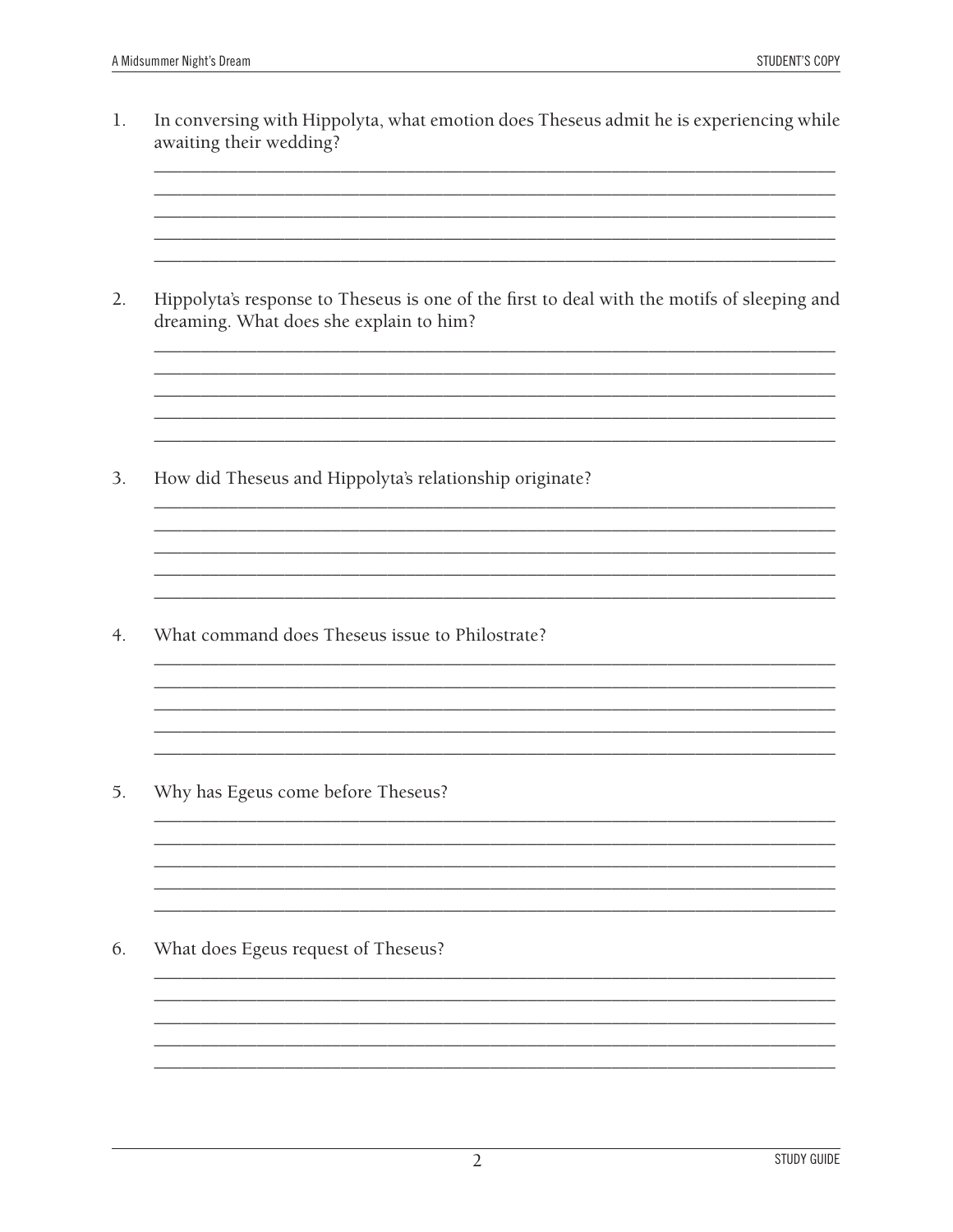#### Act I, Scene II (Athens, a laborer's home)

Vocabulary

bellows - a flexible chamber used for producing a current of air, as for drafting a fire condole - to lament devices - plans interlude - short play or period of entertainment between main shows

Why does Bottom command our attention and what effect does he have on the audience?  $1.$ 

 $2.$ What is humorous about Snug's reaction to playing the lion?

Why do the actors not want Bottom playing the part of the lion and what literary device 3. do they use to emphasize why this would be disastrous? What does this suggest about their after of reality versus illusion in the theatre?